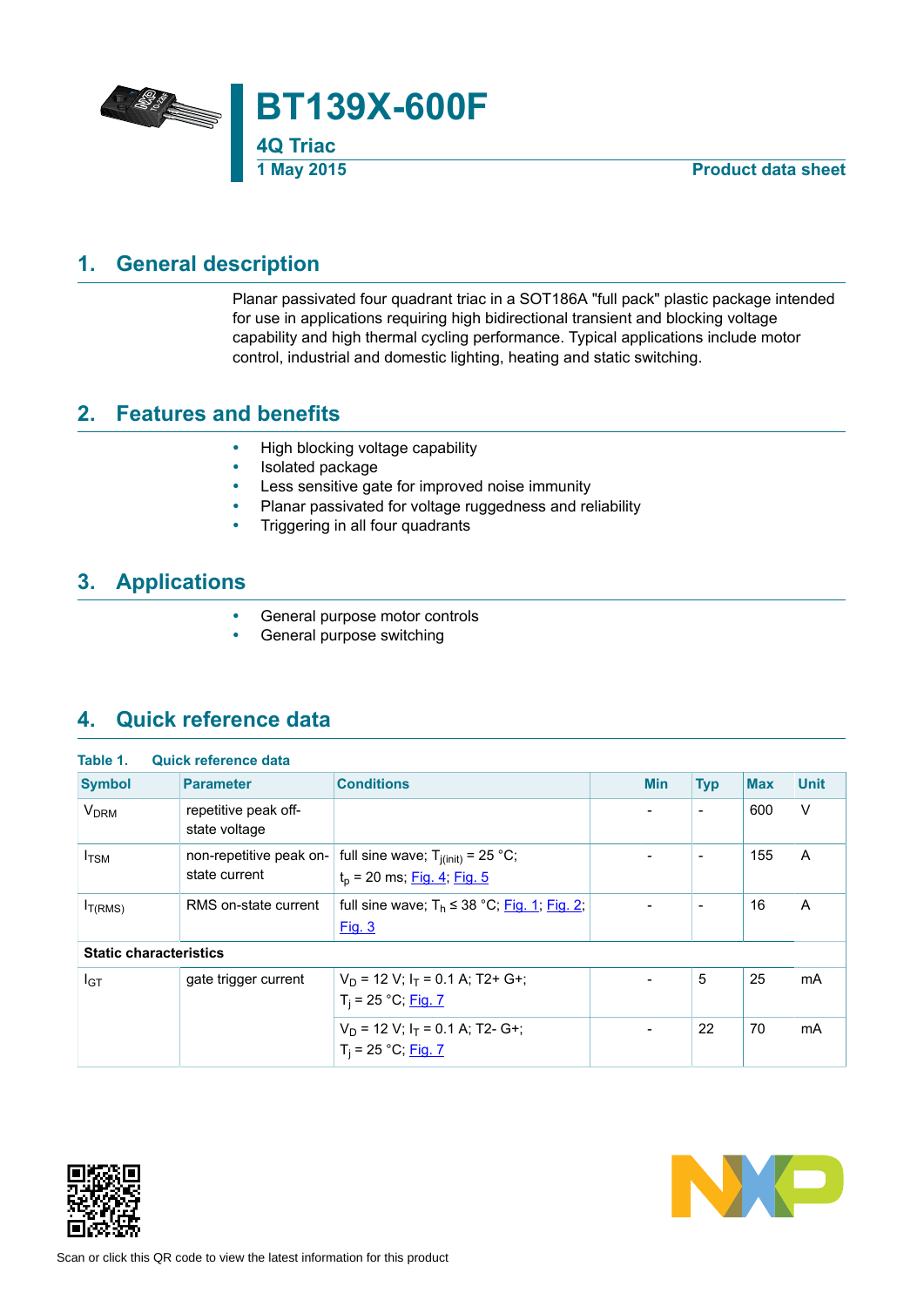## <span id="page-1-0"></span>**5. Pinning information**

| Table 2. |                | <b>Pinning information</b> |                           |                       |
|----------|----------------|----------------------------|---------------------------|-----------------------|
| Pin      | <b>Symbol</b>  | <b>Description</b>         | <b>Simplified outline</b> | <b>Graphic symbol</b> |
|          | T1             | main terminal 1            | mb                        |                       |
| 2        | T <sub>2</sub> | main terminal 2            |                           | sym051                |
| 3        | G              | gate                       |                           |                       |
| mb       | n.c.           | mounting base; isolated    |                           |                       |
|          |                |                            | 2 <sub>3</sub>            |                       |
|          |                |                            | TO-220F (SOT186A)         |                       |

# <span id="page-1-1"></span>**6. Ordering information**

| <b>Ordering information</b><br>Table 3. |                |                                                                                                        |                      |  |  |  |  |
|-----------------------------------------|----------------|--------------------------------------------------------------------------------------------------------|----------------------|--|--|--|--|
| <b>Type number</b>                      | <b>Package</b> |                                                                                                        |                      |  |  |  |  |
|                                         | <b>Name</b>    | <b>Description</b>                                                                                     | <b>Version</b>       |  |  |  |  |
| BT139X-600F                             | <b>TO-220F</b> | plastic single-ended package; isolated heatsink mounted; 1<br>mounting hole; 3-lead TO-220 "full pack" | SOT <sub>186</sub> A |  |  |  |  |
| BT139X-600F/DG                          | <b>TO-220F</b> | plastic single-ended package; isolated heatsink mounted; 1<br>mounting hole; 3-lead TO-220 "full pack" | SOT <sub>186</sub> A |  |  |  |  |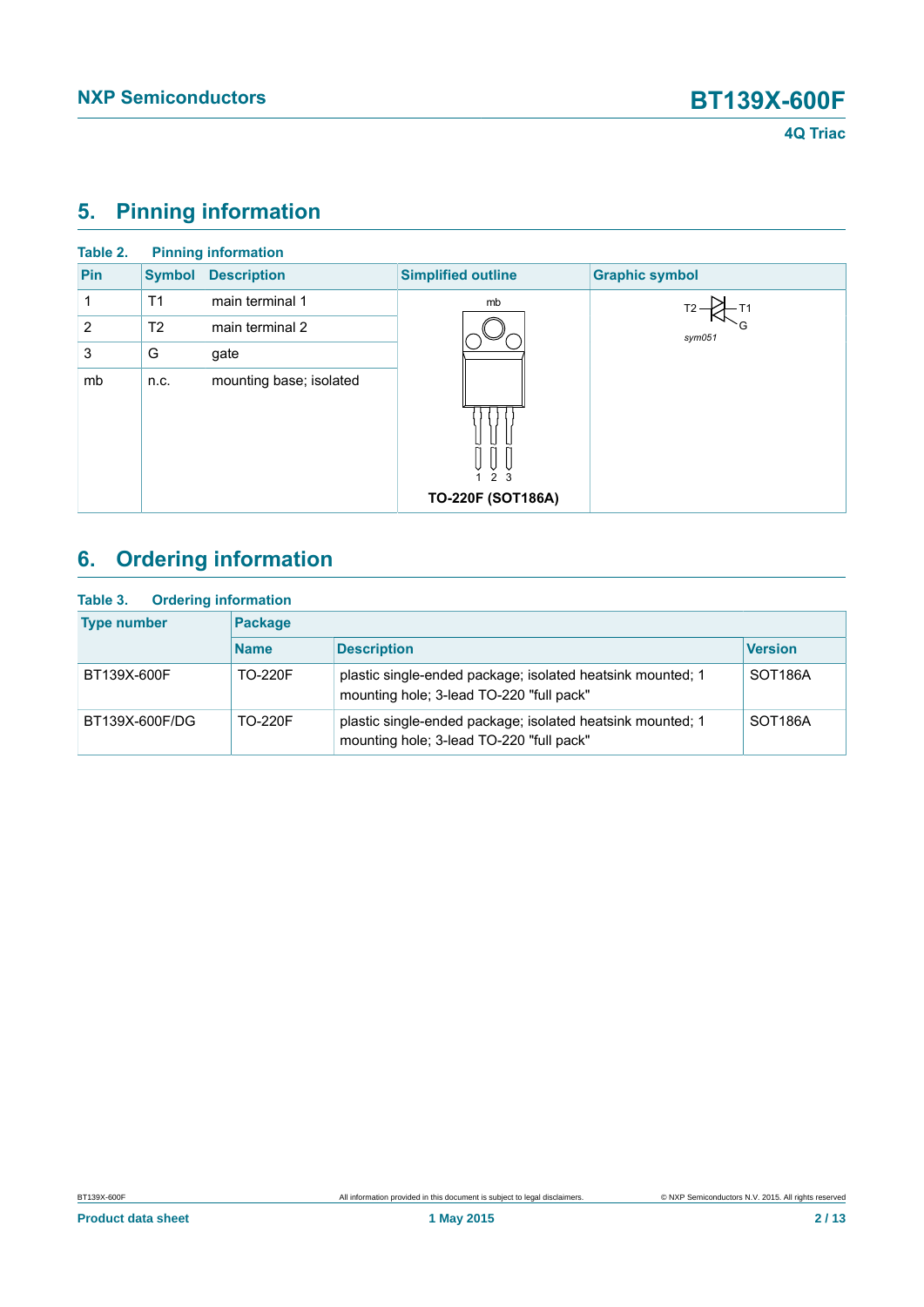## <span id="page-2-2"></span>**7. Limiting values**

### **Table 4. Limiting values**

*In accordance with the Absolute Maximum Rating System (IEC 60134).*

| <b>Symbol</b>          | <b>Parameter</b>                        | <b>Conditions</b>                                                       | <b>Min</b>               | <b>Max</b> | <b>Unit</b>       |
|------------------------|-----------------------------------------|-------------------------------------------------------------------------|--------------------------|------------|-------------------|
| <b>V<sub>DRM</sub></b> | repetitive peak off-state voltage       |                                                                         | $\overline{\phantom{a}}$ | 600        | V                 |
| $I_{T(RMS)}$           | RMS on-state current                    | full sine wave; $T_h \le 38$ °C; Fig. 1; Fig. 2;<br>Fig. 3              | $\overline{\phantom{a}}$ | 16         | A                 |
| $I_{TSM}$              | non-repetitive peak on-state<br>current | full sine wave; $T_{j(int)} = 25 °C$ ;<br>$t_p$ = 20 ms; Fig. 4; Fig. 5 | $\overline{\phantom{a}}$ | 155        | A                 |
|                        |                                         | full sine wave; $T_{j(int)} = 25$ °C;<br>$t_p$ = 16.7 ms                | $\overline{\phantom{a}}$ | 170        | A                 |
| $I^2t$                 | 12t for fusing                          | $t_p$ = 10 ms; SIN                                                      | $\overline{\phantom{a}}$ | 120        | $A^2s$            |
| $dl_T/dt$              | rate of rise of on-state current        | $I_G$ = 50 mA; T2+ G+                                                   | $\blacksquare$           | 50         | $A/\mu s$         |
|                        |                                         | $I_G$ = 50 mA; T2+ G-                                                   | $\overline{\phantom{a}}$ | 50         | $A/\mu s$         |
|                        |                                         | $I_G$ = 140 mA; T2- G+                                                  | $\overline{\phantom{a}}$ | 10         | $A/\mu s$         |
|                        |                                         | $I_G$ = 50 mA; T2- G-                                                   | $\overline{\phantom{a}}$ | 50         | $A/\mu s$         |
| $I_{GM}$               | peak gate current                       |                                                                         | $\overline{\phantom{a}}$ | 2          | A                 |
| $P_{GM}$               | peak gate power                         |                                                                         | $\overline{\phantom{a}}$ | 5          | W                 |
| $P_{G(AV)}$            | average gate power                      | over any 20 ms period                                                   | $\overline{\phantom{a}}$ | 0.5        | W                 |
| $T_{\sf stg}$          | storage temperature                     |                                                                         | $-40$                    | 150        | $^{\circ}{\rm C}$ |
| $T_j$                  | junction temperature                    |                                                                         | $\overline{\phantom{a}}$ | 125        | $^{\circ}$ C      |

<span id="page-2-0"></span>

<span id="page-2-1"></span>

**Fig. 2. RMS on-state current as a function of heatsink temperature; maximum values**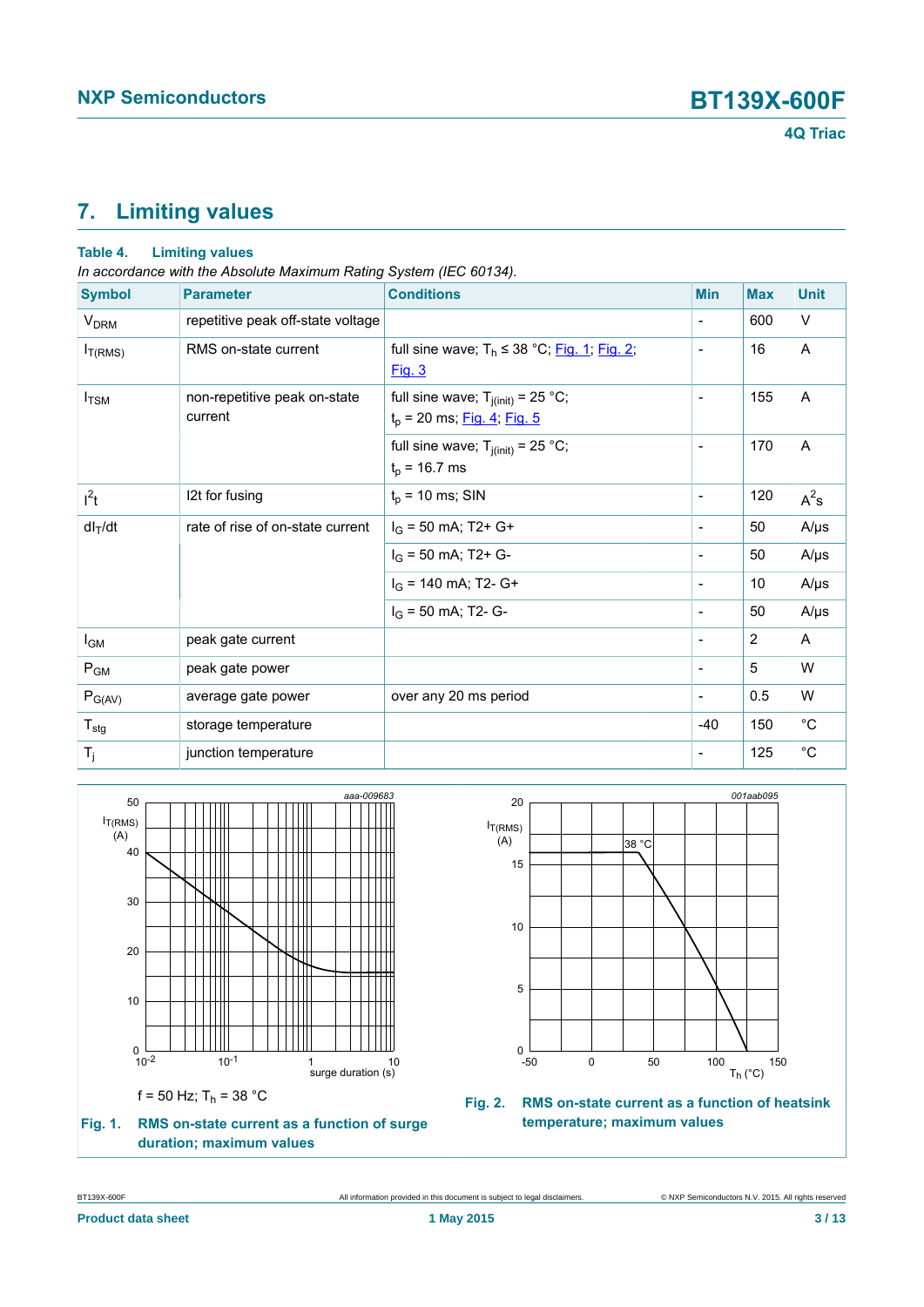<span id="page-3-1"></span><span id="page-3-0"></span>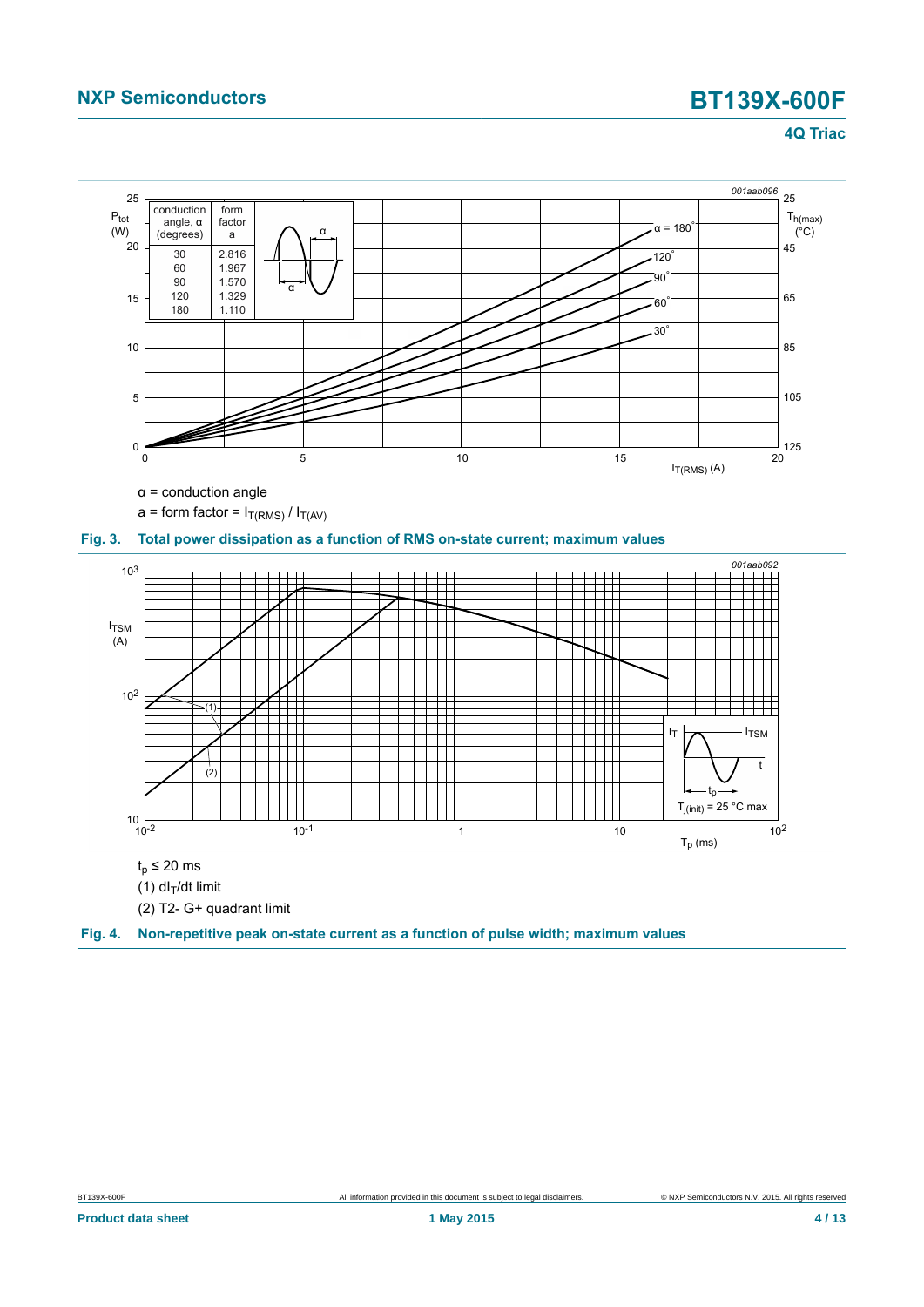## **NXP Semiconductors BT139X-600F**

**4Q Triac**

<span id="page-4-0"></span>

BT139X-600F All information provided in this document is subject to legal disclaimers. © NXP Semiconductors N.V. 2015. All rights reserved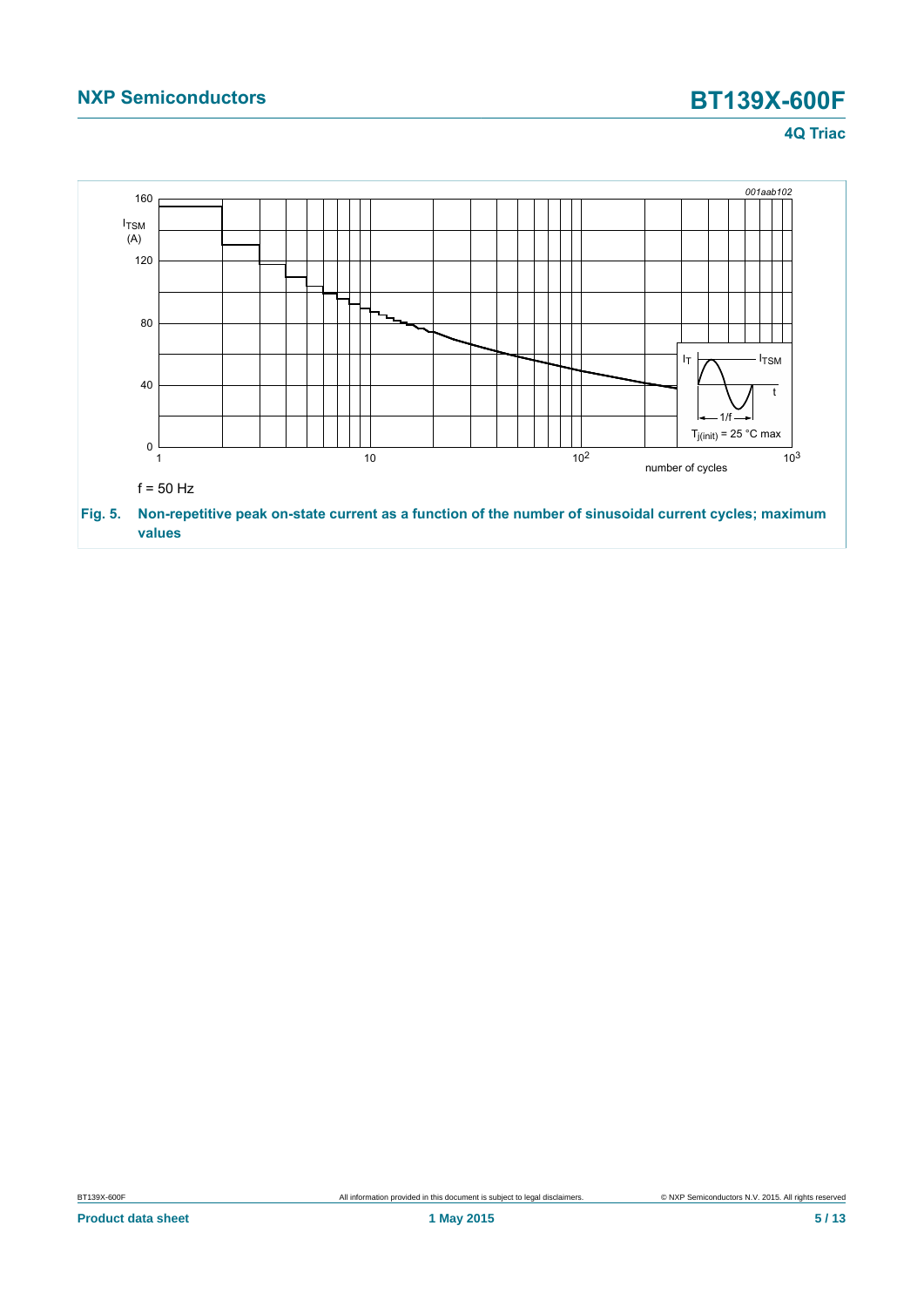### <span id="page-5-1"></span>**8. Thermal characteristics**

| Table 5.<br><b>Thermal characteristics</b> |                                                   |                                                         |  |            |                          |                          |             |
|--------------------------------------------|---------------------------------------------------|---------------------------------------------------------|--|------------|--------------------------|--------------------------|-------------|
| <b>Symbol</b>                              | <b>Parameter</b>                                  | <b>Conditions</b>                                       |  | <b>Min</b> | <b>Typ</b>               | <b>Max</b>               | <b>Unit</b> |
| $R_{th(j-h)}$                              | thermal resistance<br>from junction to            | full or half cycle with heatsink<br>compound; Fig. 6    |  |            | $\overline{\phantom{0}}$ | 4                        | K/W         |
|                                            | heatsink                                          | full or half cycle without heatsink<br>compound; Fig. 6 |  |            | $\overline{\phantom{0}}$ | 5.5                      | K/W         |
| $R_{th(j-a)}$                              | thermal resistance<br>from junction to<br>ambient | in free air                                             |  |            | 55                       | $\overline{\phantom{a}}$ | K/W         |

<span id="page-5-0"></span>

(1) Unidirectional (half cycle) without heatsink compound

(2) Unidirectional (half cycle) with heatsink compound

(3) Bidirectional (full cycle) without heatsink compound

<span id="page-5-2"></span>(4) Bidirectional (full cycle) with heatsink compound

**Fig. 6. Transient thermal impedance from junction to heatsink as a function of pulse width**

## **9. Isolation characteristics**

| Table 6.<br><b>Isolation characteristics</b> |                       |                                                                                                                                         |  |            |            |                          |             |  |
|----------------------------------------------|-----------------------|-----------------------------------------------------------------------------------------------------------------------------------------|--|------------|------------|--------------------------|-------------|--|
| <b>Symbol</b>                                | <b>Parameter</b>      | <b>Conditions</b>                                                                                                                       |  | <b>Min</b> | <b>Typ</b> | <b>Max</b>               | <b>Unit</b> |  |
| $V_{\text{isol(RMS)}}$                       | RMS isolation voltage | from all terminals to external heatsink;<br>sinusoidal waveform; clean and dust<br>free; 50 Hz ≤ f ≤ 60 Hz; RH ≤ 65 %;<br>$T_h$ = 25 °C |  |            | -          | 2500                     | V           |  |
| $\mathrm{C_{\mathrm{isol}}}$                 | isolation capacitance | from main terminal 2 to external<br>heatsink; $f = 1$ MHz; $T_h = 25$ °C                                                                |  |            | 10         | $\overline{\phantom{a}}$ | рF          |  |

| BT139X-600F |
|-------------|
|             |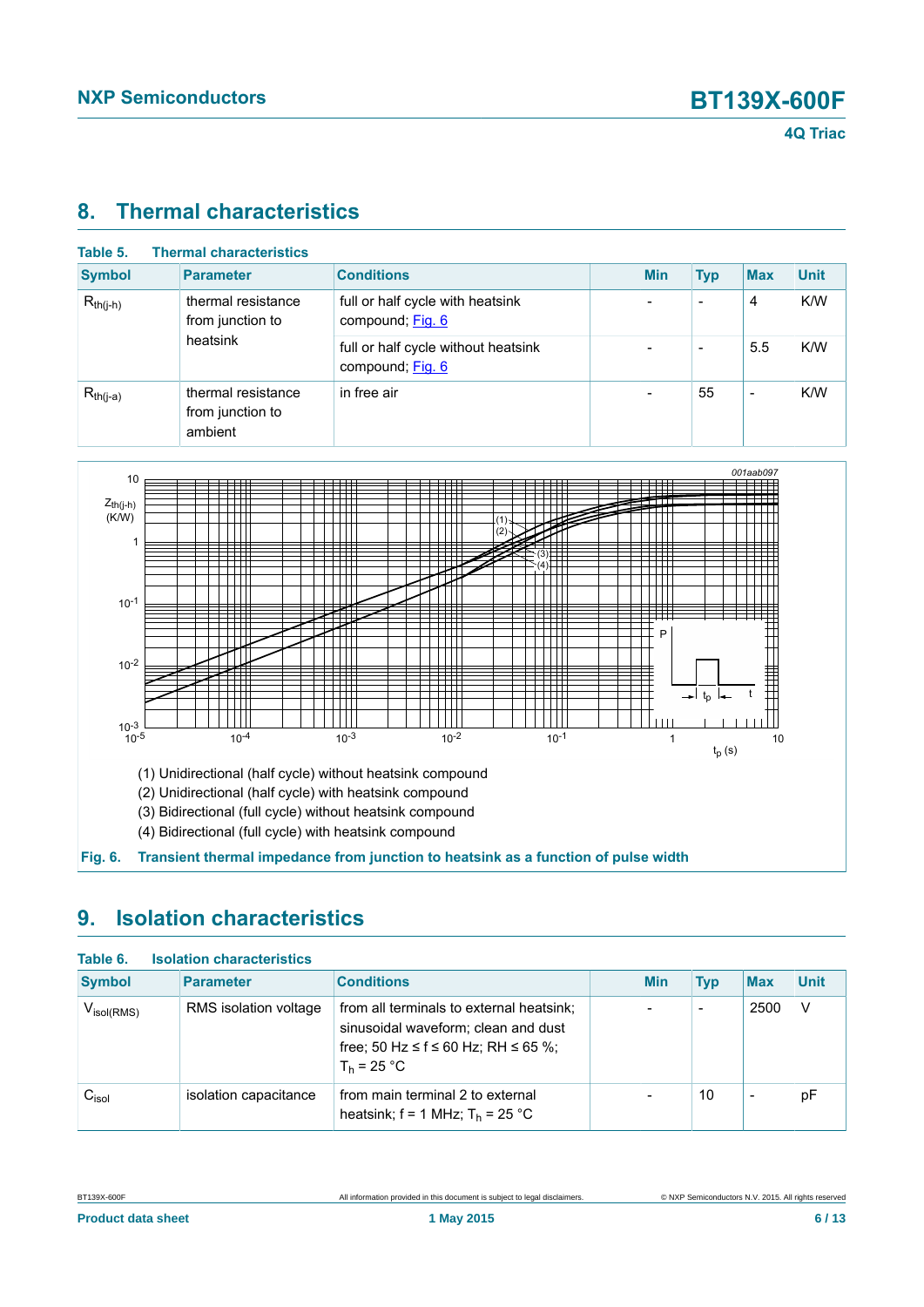## <span id="page-6-0"></span>**10. Characteristics**

| Table 7.                       | <b>Characteristics</b>                   |                                                                                                                                        |                          |                |                          |             |
|--------------------------------|------------------------------------------|----------------------------------------------------------------------------------------------------------------------------------------|--------------------------|----------------|--------------------------|-------------|
| <b>Symbol</b>                  | <b>Parameter</b>                         | <b>Conditions</b>                                                                                                                      | <b>Min</b>               | <b>Typ</b>     | <b>Max</b>               | <b>Unit</b> |
| <b>Static characteristics</b>  |                                          |                                                                                                                                        |                          |                |                          |             |
| $I_{GT}$                       | gate trigger current                     | $V_D$ = 12 V; $I_T$ = 0.1 A; T2+ G+;<br>$T_i = 25 °C;$ Fig. 7                                                                          |                          | 5              | 25                       | mA          |
|                                |                                          | $V_D$ = 12 V; $I_T$ = 0.1 A; T2+ G-;<br>$T_i = 25 °C;$ Fig. 7                                                                          | $\blacksquare$           | 8              | 25                       | mA          |
|                                |                                          | $V_D$ = 12 V; $I_T$ = 0.1 A; T2- G-;<br>$T_i = 25 °C;$ Fig. 7                                                                          |                          | 10             | 25                       | mA          |
|                                |                                          | $V_D$ = 12 V; $I_T$ = 0.1 A; T2- G+;<br>$T_i = 25 °C;$ Fig. 7                                                                          | $\overline{a}$           | 22             | 70                       | mA          |
| $I_{\mathsf{L}}$               | latching current                         | $V_D$ = 12 V; $I_G$ = 0.1 A; T2+ G+;<br>$T_i = 25 °C;$ Fig. 8                                                                          | $\blacksquare$           | $\overline{7}$ | 40                       | mA          |
|                                |                                          | $V_D$ = 12 V; $I_G$ = 0.1 A; T2+ G-;<br>$T_i = 25 °C;$ Fig. 8                                                                          |                          | 20             | 60                       | mA          |
|                                |                                          | $V_D$ = 12 V; $I_G$ = 0.1 A; T2- G-;<br>$T_i = 25 °C;$ Fig. 8                                                                          | $\mathbf{r}$             | 8              | 40                       | mA          |
|                                |                                          | $V_D$ = 12 V; $I_G$ = 0.1 A; T2- G+;<br>$T_i = 25 °C;$ Fig. 8                                                                          | $\blacksquare$           | 10             | 60                       | mA          |
| ΙH                             | holding current                          | $V_D$ = 12 V; T <sub>i</sub> = 25 °C; Fig. 9                                                                                           | $\overline{a}$           | 6              | 45                       | mA          |
| $V_T$                          | on-state voltage                         | $I_T$ = 20 A; T <sub>i</sub> = 25 °C; <u>Fig. 10</u>                                                                                   |                          | 1.2            | 1.6                      | V           |
| V <sub>GT</sub>                | gate trigger voltage                     | $V_D$ = 12 V; $I_T$ = 0.1 A; T <sub>i</sub> = 25 °C;<br>Fig. 11                                                                        |                          | 0.7            | $\mathbf{1}$             | V           |
|                                |                                          | $V_D$ = 400 V; $I_T$ = 0.1 A; T <sub>i</sub> = 125 °C;<br><b>Fig. 11</b>                                                               | 0.25                     | 0.4            | $\overline{\phantom{a}}$ | $\vee$      |
| $I_D$                          | off-state current                        | $V_D$ = 600 V; T <sub>i</sub> = 125 °C                                                                                                 | $\blacksquare$           | 0.1            | 0.5                      | mA          |
| <b>Dynamic characteristics</b> |                                          |                                                                                                                                        |                          |                |                          |             |
| $dV_D/dt$                      | rate of rise of off-state<br>voltage     | $V_{DM}$ = 402 V; T <sub>i</sub> = 125 °C; (V <sub>DM</sub> = 67%<br>of V <sub>DRM</sub> ); exponential waveform; gate<br>open circuit | 50                       | 250            | $\overline{\phantom{a}}$ | $V/\mu s$   |
| $dV_{com}/dt$                  | rate of change of<br>commutating voltage | $V_D$ = 400 V; T <sub>i</sub> = 95 °C; dl <sub>com</sub> /dt = 7.2 A/<br>ms; $I_T = 16$ A; gate open circuit                           | $\overline{\phantom{a}}$ | 20             | $\blacksquare$           | $V/\mu s$   |
| $t_{gt}$                       | gate-controlled turn-on<br>time          | $I_{TM}$ = 20 A; $V_D$ = 600 V; $I_G$ = 0.1 A; dl <sub>G</sub> /<br>$dt = 5$ A/ $\mu$ s                                                | $\overline{\phantom{a}}$ | $\overline{c}$ | $\blacksquare$           | μs          |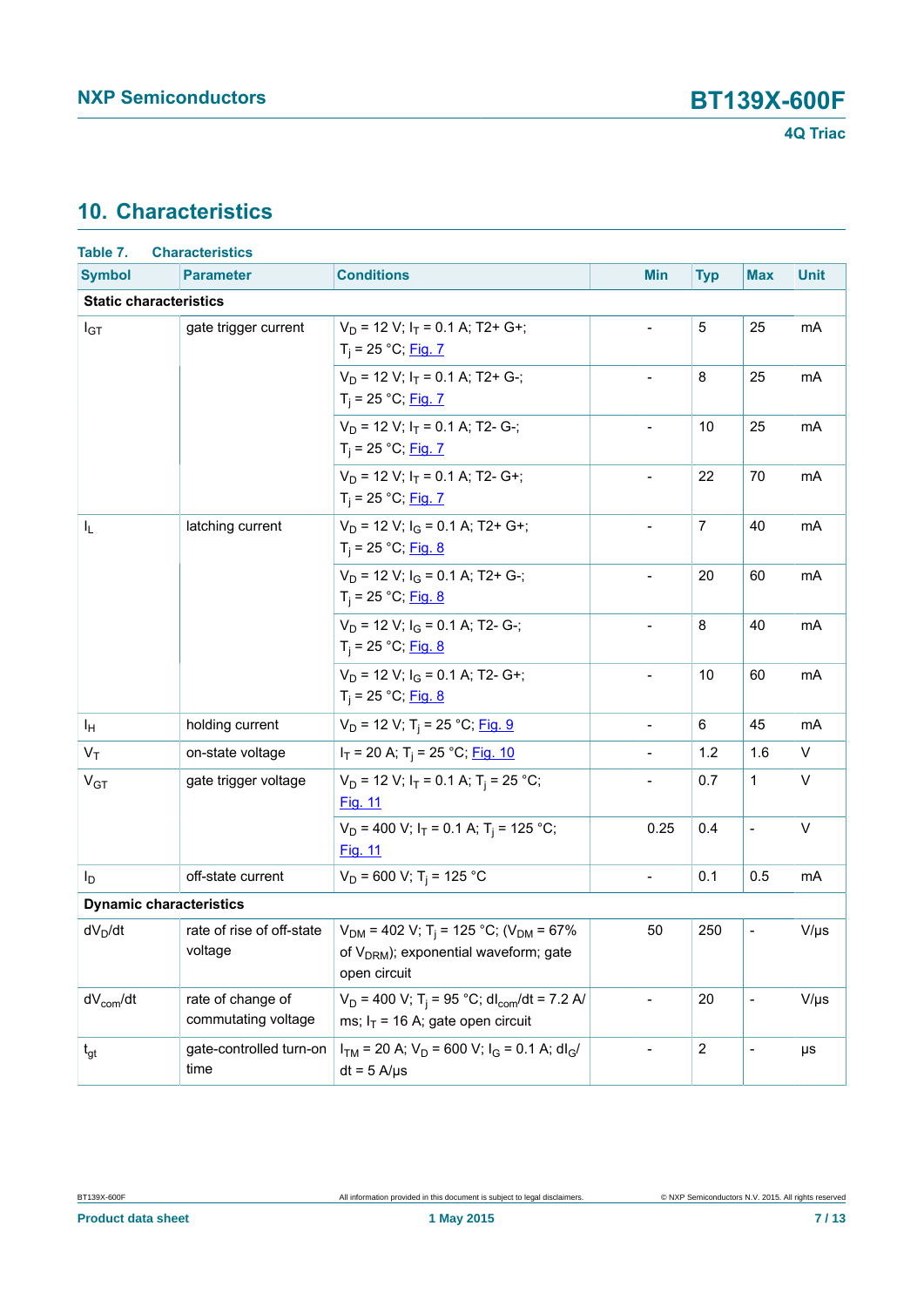## **NXP Semiconductors BT139X-600F**

<span id="page-7-3"></span><span id="page-7-1"></span>**4Q Triac**

<span id="page-7-2"></span><span id="page-7-0"></span>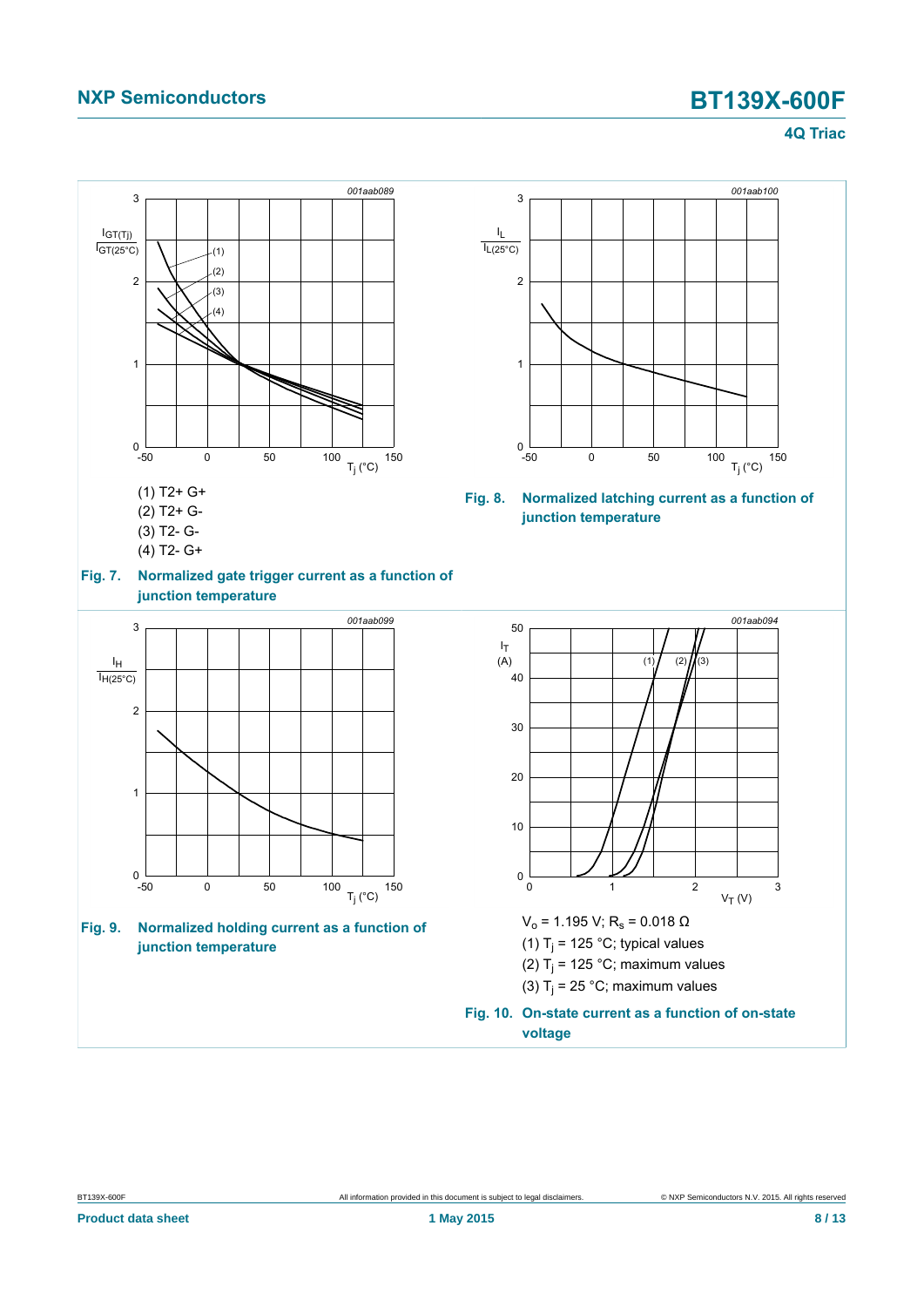## **NXP Semiconductors BT139X-600F**

### **4Q Triac**

<span id="page-8-0"></span>

BT139X-600F **All information provided in this document** is subject to legal disclaimers. **COMP COMP COMP CONTEXT** CONTEXT ALL rights reserved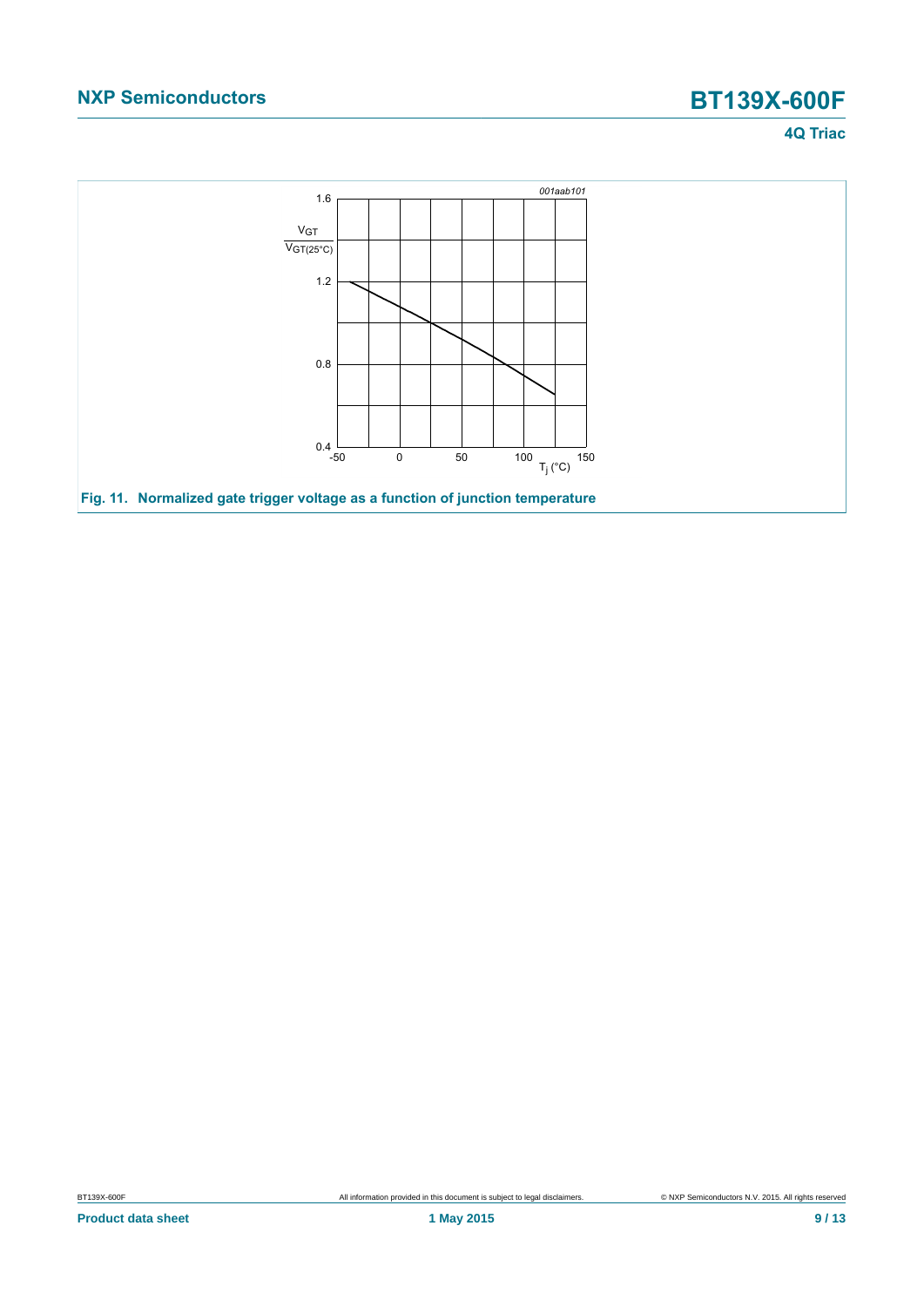

### <span id="page-9-0"></span>**11. Package outline**



BT139X-600F All information provided in this document is subject to legal disclaimers. © NXP Semiconductors N.V. 2015. All rights reserved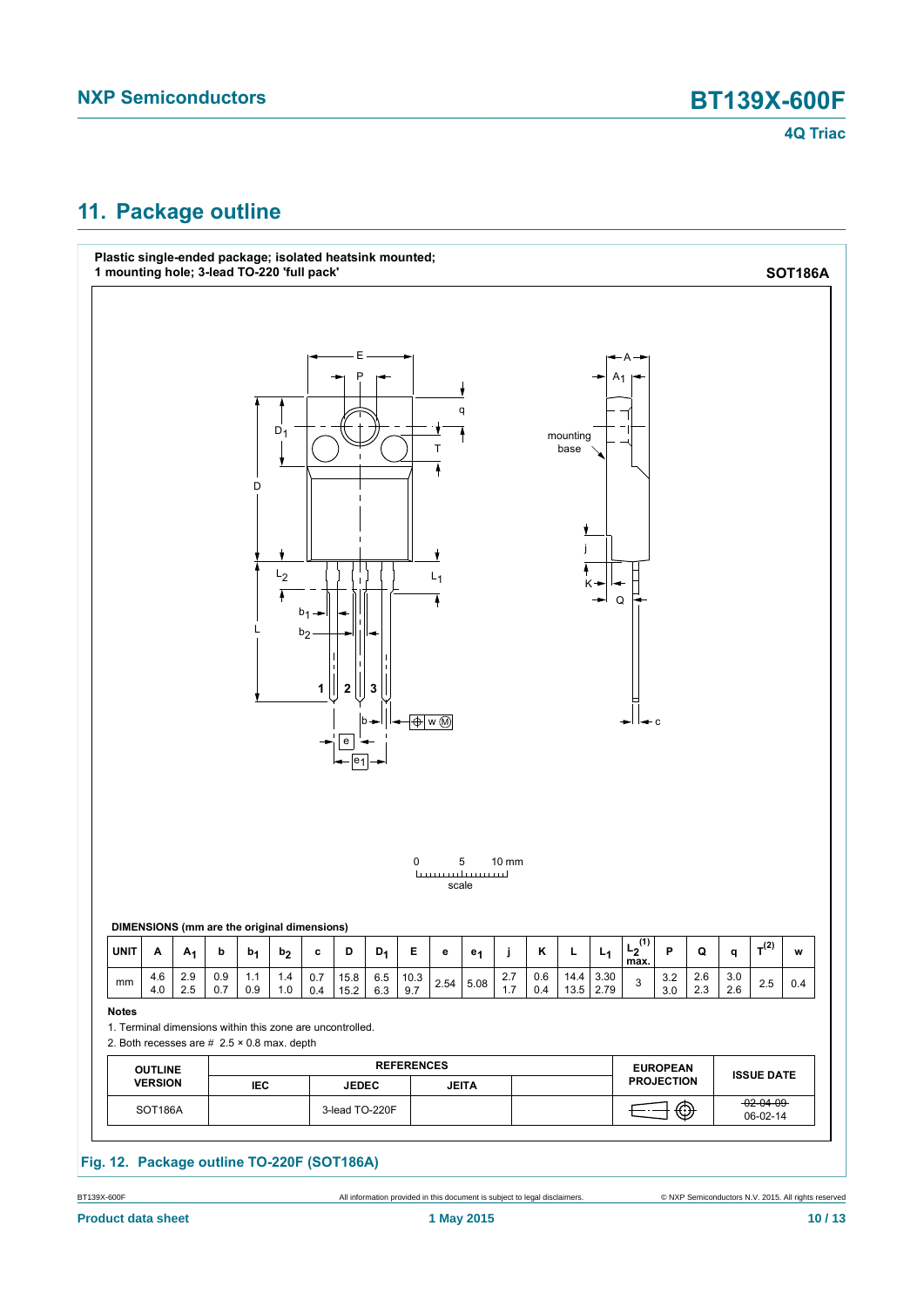### <span id="page-10-1"></span><span id="page-10-0"></span>**12. Legal information**

### <span id="page-10-2"></span>**12.1 Data sheet status**

| <b>Document</b><br>status [1][2]     | <b>Product</b><br>status [3] | <b>Definition</b>                                                                           |
|--------------------------------------|------------------------------|---------------------------------------------------------------------------------------------|
| Objective<br>[short] data<br>sheet   | Development                  | This document contains data from<br>the objective specification for product<br>development. |
| Preliminary<br>[short] data<br>sheet | Qualification                | This document contains data from the<br>preliminary specification.                          |
| Product<br>[short] data<br>sheet     | Production                   | This document contains the product<br>specification.                                        |

[1] Please consult the most recently issued document before initiating or completing a design.

[2] The term 'short data sheet' is explained in section "Definitions".

The product status of device(s) described in this document may have changed since this document was published and may differ in case of multiple devices. The latest product status information is available on the Internet at URL http://www.nxp.com.

### <span id="page-10-3"></span>**12.2 Definitions**

**Preview** — The document is a preview version only. The document is still subject to formal approval, which may result in modifications or additions. NXP Semiconductors does not give any representations or warranties as to the accuracy or completeness of information included herein and shall have no liability for the consequences of use of such information.

**Draft** — The document is a draft version only. The content is still under internal review and subject to formal approval, which may result in modifications or additions. NXP Semiconductors does not give any representations or warranties as to the accuracy or completeness of information included herein and shall have no liability for the consequences of use of such information.

**Short data sheet** — A short data sheet is an extract from a full data sheet with the same product type number(s) and title. A short data sheet is intended for quick reference only and should not be relied upon to contain detailed and full information. For detailed and full information see the relevant full data sheet, which is available on request via the local NXP Semiconductors sales office. In case of any inconsistency or conflict with the short data sheet, the full data sheet shall prevail.

**Product specification** — The information and data provided in a Product data sheet shall define the specification of the product as agreed between NXP Semiconductors and its customer, unless NXP Semiconductors and customer have explicitly agreed otherwise in writing. In no event however, shall an agreement be valid in which the NXP Semiconductors product is deemed to offer functions and qualities beyond those described in the Product data sheet.

### <span id="page-10-4"></span>**12.3 Disclaimers**

**Limited warranty and liability** — Information in this document is believed to be accurate and reliable. However, NXP Semiconductors does not give any representations or warranties, expressed or implied, as to the accuracy or completeness of such information and shall have no liability for the consequences of use of such information. NXP Semiconductors takes no responsibility for the content in this document if provided by an information source outside of NXP Semiconductors.

In no event shall NXP Semiconductors be liable for any indirect, incidental, punitive, special or consequential damages (including - without limitation lost profits, lost savings, business interruption, costs related to the removal or replacement of any products or rework charges) whether or not such damages are based on tort (including negligence), warranty, breach of contract or any other legal theory.

Notwithstanding any damages that customer might incur for any reason whatsoever, NXP Semiconductors' aggregate and cumulative liability towards customer for the products described herein shall be limited in accordance with the *Terms and conditions of commercial sale* of NXP Semiconductors.

**Right to make changes** — NXP Semiconductors reserves the right to make changes to information published in this document, including without limitation specifications and product descriptions, at any time and without notice. This document supersedes and replaces all information supplied prior to the publication hereof.

**Suitability for use** — NXP Semiconductors products are not designed, authorized or warranted to be suitable for use in life support, life-critical or safety-critical systems or equipment, nor in applications where failure or malfunction of an NXP Semiconductors product can reasonably be expected to result in personal injury, death or severe property or environmental damage. NXP Semiconductors and its suppliers accept no liability for inclusion and/or use of NXP Semiconductors products in such equipment or applications and therefore such inclusion and/or use is at the customer's own risk.

**Quick reference data** — The Quick reference data is an extract of the product data given in the Limiting values and Characteristics sections of this document, and as such is not complete, exhaustive or legally binding.

**Applications** — Applications that are described herein for any of these products are for illustrative purposes only. NXP Semiconductors makes no representation or warranty that such applications will be suitable for the specified use without further testing or modification.

Customers are responsible for the design and operation of their applications and products using NXP Semiconductors products, and NXP Semiconductors accepts no liability for any assistance with applications or customer product design. It is customer's sole responsibility to determine whether the NXP Semiconductors product is suitable and fit for the customer's applications and products planned, as well as for the planned application and use of customer's third party customer(s). Customers should provide appropriate design and operating safeguards to minimize the risks associated with their applications and products.

NXP Semiconductors does not accept any liability related to any default, damage, costs or problem which is based on any weakness or default in the customer's applications or products, or the application or use by customer's third party customer(s). Customer is responsible for doing all necessary testing for the customer's applications and products using NXP Semiconductors products in order to avoid a default of the applications and the products or of the application or use by customer's third party customer(s). NXP does not accept any liability in this respect.

**Limiting values** — Stress above one or more limiting values (as defined in the Absolute Maximum Ratings System of IEC 60134) will cause permanent damage to the device. Limiting values are stress ratings only and (proper) operation of the device at these or any other conditions above those given in the Recommended operating conditions section (if present) or the Characteristics sections of this document is not warranted. Constant or repeated exposure to limiting values will permanently and irreversibly affect the quality and reliability of the device.

**Terms and conditions of commercial sale** — NXP Semiconductors products are sold subject to the general terms and conditions of commercial sale, as published at<http://www.nxp.com/profile/terms>, unless otherwise agreed in a valid written individual agreement. In case an individual agreement is concluded only the terms and conditions of the respective agreement shall apply. NXP Semiconductors hereby expressly objects to applying the customer's general terms and conditions with regard to the purchase of NXP Semiconductors products by customer.

**No offer to sell or license** — Nothing in this document may be interpreted or construed as an offer to sell products that is open for acceptance or the

All information provided in this document is subject to legal disclaimers. <br>
© NXP Semiconductors N.V. 2015. All rights reserved

| BT139X-600F |  |
|-------------|--|
|-------------|--|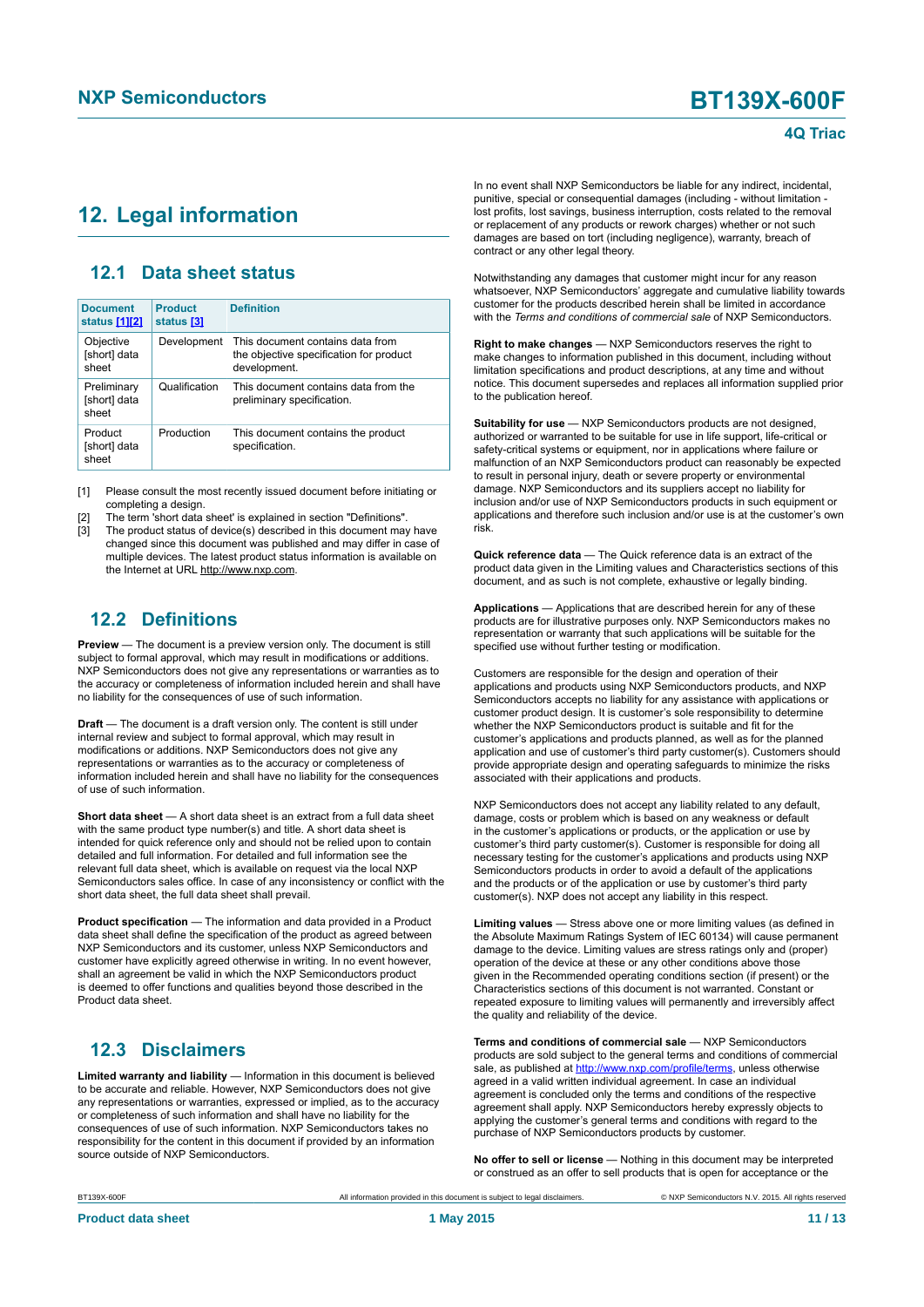grant, conveyance or implication of any license under any copyrights, patents or other industrial or intellectual property rights.

**Export control** — This document as well as the item(s) described herein may be subject to export control regulations. Export might require a prior authorization from competent authorities.

**Non-automotive qualified products** — Unless this data sheet expressly states that this specific NXP Semiconductors product is automotive qualified, the product is not suitable for automotive use. It is neither qualified nor tested in accordance with automotive testing or application requirements. NXP Semiconductors accepts no liability for inclusion and/or use of nonautomotive qualified products in automotive equipment or applications.

In the event that customer uses the product for design-in and use in automotive applications to automotive specifications and standards, customer (a) shall use the product without NXP Semiconductors' warranty of the product for such automotive applications, use and specifications, and (b) whenever customer uses the product for automotive applications beyond NXP Semiconductors' specifications such use shall be solely at customer's own risk, and (c) customer fully indemnifies NXP Semiconductors for any liability, damages or failed product claims resulting from customer design and use of the product for automotive applications beyond NXP Semiconductors' standard warranty and NXP Semiconductors' product specifications.

**Translations** — A non-English (translated) version of a document is for reference only. The English version shall prevail in case of any discrepancy between the translated and English versions.

### <span id="page-11-0"></span>**12.4 Trademarks**

Notice: All referenced brands, product names, service names and trademarks are the property of their respective owners.

**Bitsound**, **CoolFlux**, **CoReUse**, **DESFire**, **FabKey**, **GreenChip**, **HiPerSmart**, **HITAG**, **I²C-bus** logo, **ICODE**, **I-CODE**, **ITEC**, **MIFARE**, **MIFARE Plus**, **MIFARE Ultralight**, **SmartXA**, **STARplug**, **TOPFET**, **TrenchMOS**, **TriMedia** and **UCODE** — are trademarks of NXP Semiconductors N.V.

**HD Radio** and **HD Radio** logo — are trademarks of iBiquity Digital Corporation.